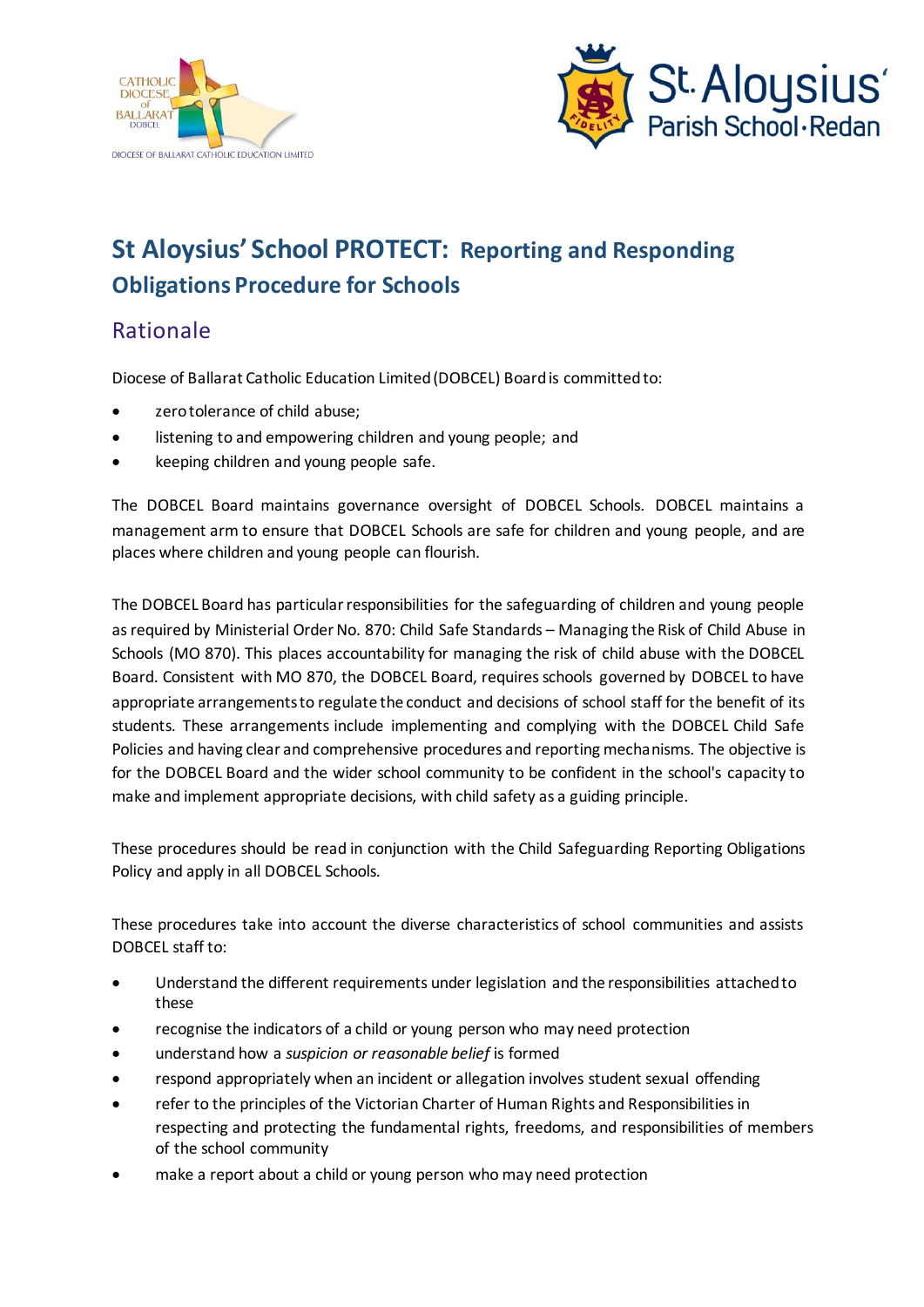- comply with obligations under the Victorian Reportable Conduct Scheme
- comply with mandatory reporting obligations under child protection law
- comply with legal obligations relating to criminal child abuse and grooming under criminal law.

## Child Protection Reporting Obligations

**K**ey functions of the *[Education and Training Reform Act 2006 \(Vic.\)](https://www.education.vic.gov.au/about/department/legislation/Pages/act2006.aspx)*that pertain to child safety are to:

- require schools to notify the Victorian Institute of Teaching (VIT) when a school has taken action against a teacher
- ensure compliance with the Victorian Child Safe Standards as a requirement of registration for all Victorian schools.

A registered school must guarantee that the care, safety and welfare of all students attending the school are in accord with all applicable Victorian and Commonwealth laws, and that all staff employed at the school are advised of their obligations in regard to child safety.

### Mandatory reporting

Mandatory reporting is a legal requirement under the *[Children, Youth and Families Act 2005 \(Vic.\)](http://www6.austlii.edu.au/cgi-bin/viewdb/au/legis/vic/consol_act/cyafa2005252/)* to protect children from harm relating to physical injury and sexual abuse. A child, for the purpose of the relevant parts of this Act*,* is any person 17 years of age or younger. Principal, teachers, medical practitioners, nurses, school counsellors, people in religious ministry, registered psychologists, early childhood workers, youth justice workers and out of home care workers (excluding voluntary foster and kinship carers) are mandatory reporters under this Act.

If a mandatory reporter forms a reasonable belief that a child needs protection, and that the child's parents/carers are unwilling or unable to protect the child, theymust report that belief to Department of Health and Human Services (DHHS) Child Protection, to or Victoria Police. This report must include the information in *Protect: [Responding](http://www.education.vic.gov.au/Documents/about/programs/health/protect/PROTECT_Responding_TemplateSchools.pdf) to Suspected Child Abuse: A Template for all Victorian Schools*, as soon as possible after forming the belief.

On each occasion that the mandatory reporter becomes aware of additional reasonable grounds for the belief, a subsequent report must be made even when a previous report has been made concerning the same child and suspected abuse.

The threshold for reporting child protection incidents, disclosures, concerns or suspicions has deliberately been set low by the protocol *[PROTECT: Identifying and Responding to All Forms of Abuse](http://www.education.vic.gov.au/Documents/about/programs/health/protect/ChildSafeStandard5_SchoolsGuide.pdf) [in Victorian Schools](http://www.education.vic.gov.au/Documents/about/programs/health/protect/ChildSafeStandard5_SchoolsGuide.pdf)*. This protocol focuses on *[Four Critical Actions](http://www.education.vic.gov.au/Documents/about/programs/health/protect/FourCriticalActions_ChildAbuse.pdf)* that all DOBCEL staff must take if they form a suspicion or reasonable belief that child abuse has occurred, or that a child is at risk of suffering abuse.

### Reasonable belief

To determine if a report must be made to the relevant agency, St Aloysius' School staff concerned about the safety or wellbeing of a child or young person must assess the situation. If a staff member has witnessed potentially abusive behaviour, has a suspicion or has received a disclosure of child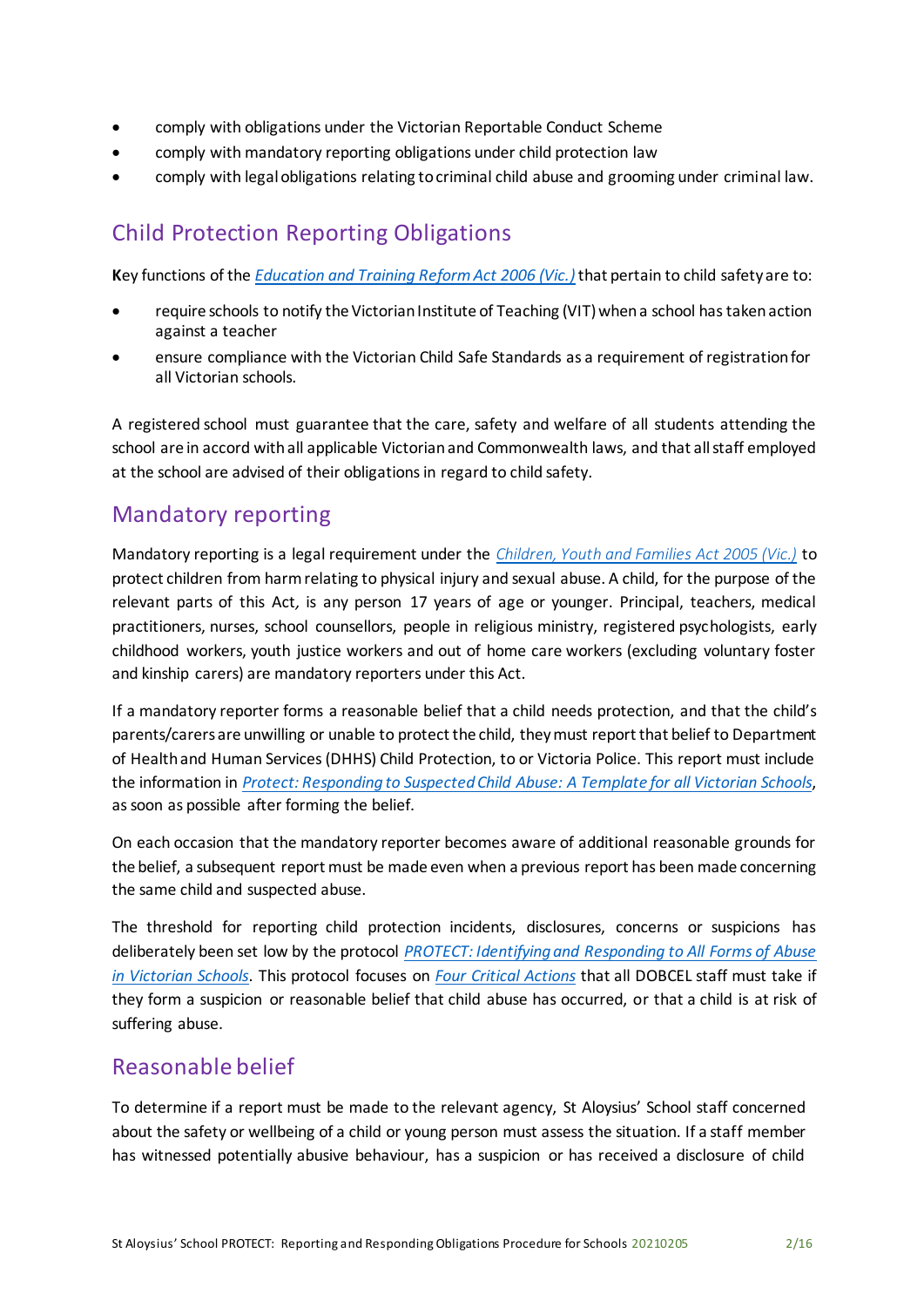abuse, they must determine whether these observations or receipt of such information have caused the staff member to form a 'reasonable belief'.

A reasonable belief might be formed where:

- a child or young person states that they have been physically or sexually abused
- any person states that they believe someone has been abused, this may include a child or young person talking about their own experience
- physical or behavioural indicators of abuse, is witnessed as described in *[PROTECT:](http://www.education.vic.gov.au/Documents/about/programs/health/protect/ChildSafeStandard5_SchoolsGuide.pdf)  [Identifying](http://www.education.vic.gov.au/Documents/about/programs/health/protect/ChildSafeStandard5_SchoolsGuide.pdf) [and Responding to All Forms of Abuse in Victorian](http://www.education.vic.gov.au/Documents/about/programs/health/protect/ChildSafeStandard5_SchoolsGuide.pdf) Schools*
- a child or young person exhibits sexually abusive or age-inappropriate behaviour
- professional observations of the child's behaviour or development lead to a belief that the child has been physically or sexually abused or is likely to be abused

A single indicator may be a concern of possible child abuse or neglect. Equally, the presence of a number of indicators may suggest either physical or sexual abuse of a child or young person. Either scenario may be sufficient to form a reasonable belief that must be reported to the relevant agency.

A report is mandatory as soon as is practicable once the belief has been formed. The report must be made even if the Principal or the Child Safety Officer does not share the belief of the mandated reporter. Furthermore, if a different mandated reporter undertakes to make the report, the initial mandated reporter must make sure that it has been done.

### Reportable conduct scheme

The Reportable Conduct Scheme, created under the *[Child Wellbeing and Safety Act 2005 \(Vic.\),](http://www8.austlii.edu.au/cgi-bin/viewdb/au/legis/vic/consol_act/cwasa2005218/)* requires schools to notify the Commission for Children and Young People (CCYP) if an allegation of reportable conduct (a reportable allegation) is made against an employee.

The Reportable Conduct Scheme imposes obligations on the head of entity (governing authority). For

St Aloysius' School, the Executive Director of DOBCEL is the head of entity and is required to:

- have in place systems to prevent reportable conduct and, if reportable conduct is alleged, to ensure allegations can be brought to the attention of appropriate persons for investigation and response
- ensure that the CCYP is notified and given updates on the organisation's response to a reportable allegation through the Manager Safeguarding and Standards.
- report to Victoria Police as soon as they become aware that a reportable allegation may involve suspected child abuse or criminal conduct.

Reportable conduct mayalso include historical allegations. More guidance canbe found at *[Reportable](https://ccyp.vic.gov.au/assets/resources/RCSInfoSheetUpdates/Historical-Allegations-110718.pdf) [Conduct Scheme](https://ccyp.vic.gov.au/assets/resources/RCSInfoSheetUpdates/Historical-Allegations-110718.pdf) – Historical allegations.*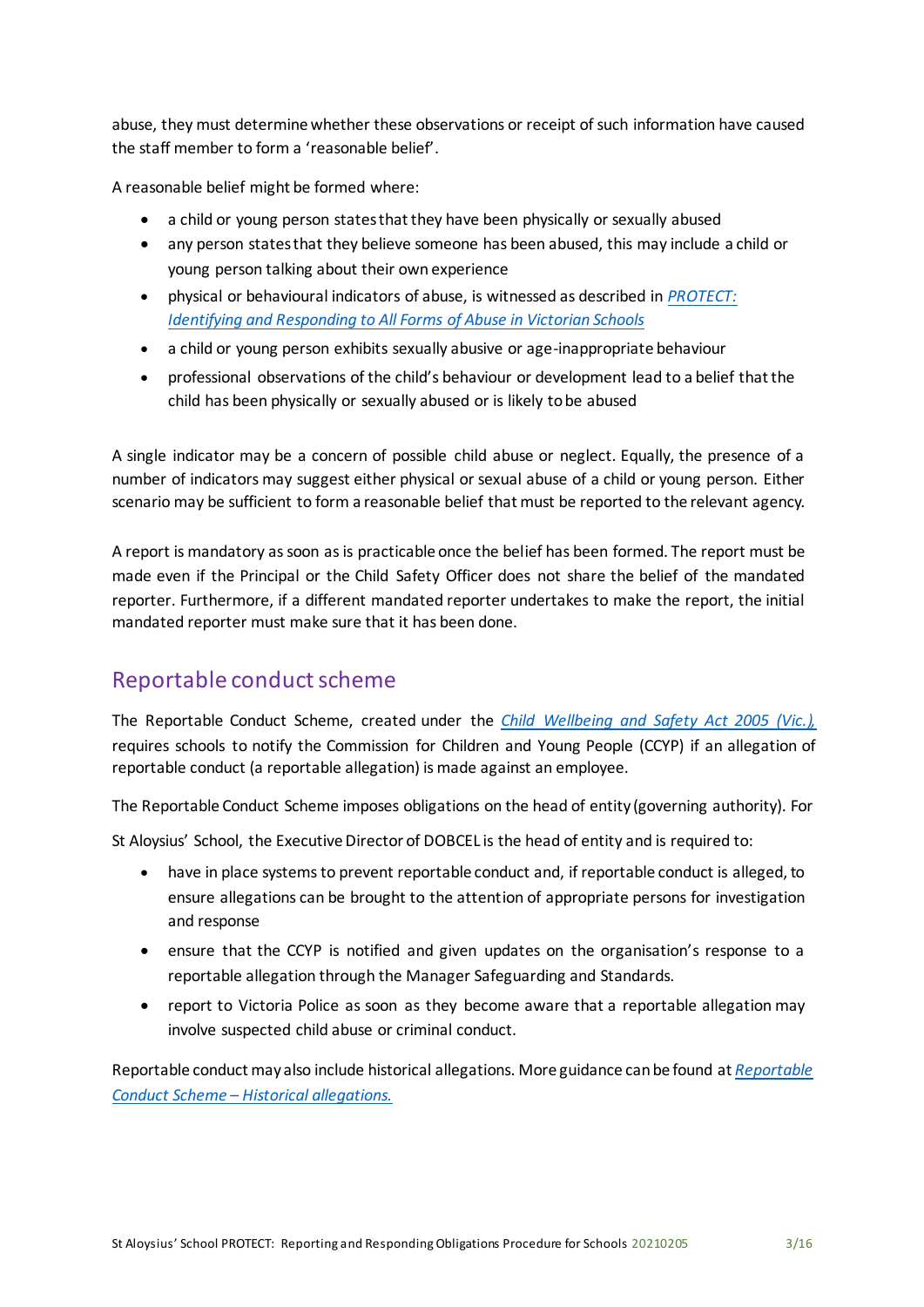## Failure to disclose

Any school staff member at St Aloysius' School who forms a reasonable belief that a sexual offence has been committed in Victoria by an adult against a child under 16 must disclose that information to Victoria Police.

Failure to disclose the information to Victoria Police is a criminal offence under section 327 of the *[Crimes Act 1958 \(Vic.\)](http://classic.austlii.edu.au/au/legis/vic/consol_act/ca195882/)* applying to all adults (18 years and over) in Victoria, not just professionals who work with children.

The school staff member is obliged to disclose that information to Victoria Police as soon as it is practicable to do so, except in limited circumstances such as where the information has already been reported to DHHS Child Protection.

This obligation applies to **all non-mandated employees and adult community members** and is separate to the mandatory reporting framework. It is subject to some exclusions, such as:

- the person reasonably believes that the information has already been disclosed to the police
- the victim is over the age of 16 at the time that the information is received, does not have an intellectual disability and requests that the information not be disclosed
- the information is privileged (e.g. communications between a client and their lawyer)
- the information is in the public domain
- the person fears on reasonable grounds for the safety of any person (except the offender) if the information is disclosed and the failure to disclose is a reasonable response in the circumstances

**Appendix1** (located at the end of this document) containsadditional information on whento report a concern that a child or young person has been sexually abused or is in need of protection from sexual abuse.

For further information about the failure to disclose offence, see the Department of Justice and Community Safety's *[Failure to disclose offence](https://www.justice.vic.gov.au/safer-communities/protecting-children-and-families/failure-to-disclose-offence)* webpage and *[Betrayal of Trust: Factsheet](https://www.justice.vic.gov.au/sites/default/files/embridge_cache/emshare/original/public/2018/07/f0/bbce5bd2b/failure_to_disclose_betrayal_of_trust_factsheet_2017.pdf).*

## Failure to protect

The *Crimes Act [1958 \(Vic.\)](http://classic.austlii.edu.au/au/legis/vic/consol_act/ca195882/)* andthe Crimes Amendment [\(Protectionof](http://classic.austlii.edu.au/au/legis/vic/num_act/caoca201436o2014417/) Children) Bill 2014 (Vic.) include an offence for failure by a person with power, authority and responsibility within an organisation, to protect a child under the age of 16 years, who is under the care or supervision of the organisation.

The offence applies where there is a substantial risk that a child under the age of 16 under the care, supervision or authority of a relevant organisation will become a victim of a sexual offence committed by an adult associated with that organisation. A person in a position of authority in the organisation will commit the offence if they know of the risk of abuse and have the power or responsibility to reduce or remove the risk, but negligently fail to do so.

Any school staff member in a position of authority and becomes aware that an adult associated with their organisation (e.g. employee, contractor, volunteer, sport coach or visitor) poses a risk of sexual abuse to a child under 16 who is in the care or supervision of the school, must take all reasonable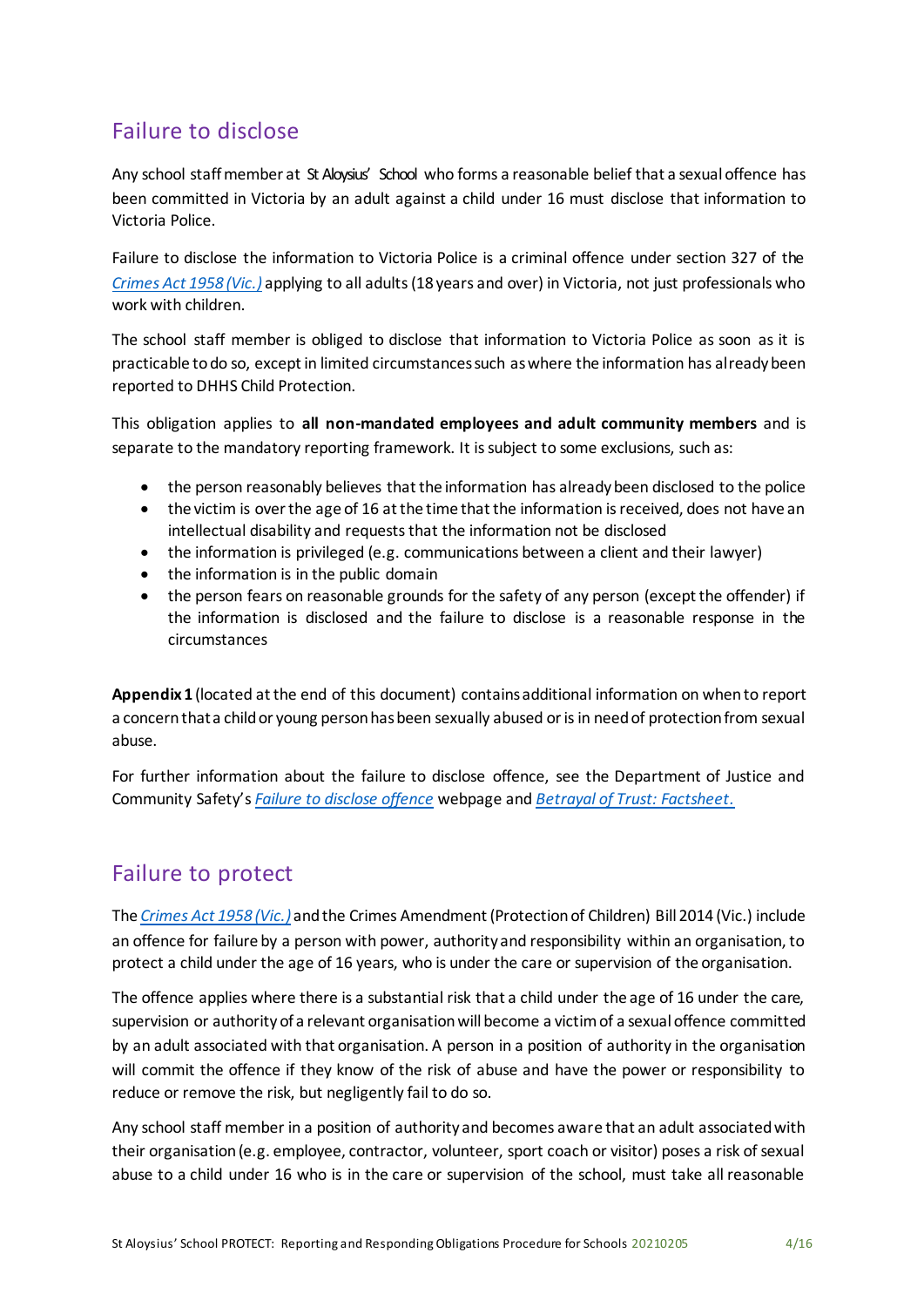steps to reduce or remove that substantial risk. Reasonable steps may include the employee being removed immediately from contact with children.

In a school context, a staff member in a position of authority will include the principal, deputy principal and business manager and may also extend to school counsellors, heads of departments and heads of schools.

Failure to take reasonable steps to protect a child in the organisation from the risk of sexual abuse from an adult associated with the organisation is a criminal offence under section 49O (1) of the *Crimes Act 1958* (Vic.).

For further information about the failure to protect offence, see the Department of Justice and Community Safety's *[Failure to protect offence](https://www.justice.vic.gov.au/safer-communities/protecting-children-and-families/failure-to-protect-a-new-criminal-offence-to)* webpage and *[Betrayal of Trust: Factsheet](https://www.justice.vic.gov.au/sites/default/files/embridge_cache/emshare/original/public/2018/07/a9/431cfe3d9/failure_to_protect_betrayal_of_trust_factsheet_2017.pdf).*

### Grooming

The offence of grooming targets predatory conduct designed to prepare or 'groom' a child for future sexual activity as prescribed in section 49M (1) of the *[Crimes Act 1958 \(Vic.\)](http://classic.austlii.edu.au/au/legis/vic/consol_act/ca195882/)*. The offence applies to communication with children under 16 years**.**

Grooming can be conducted in person or online, for example via interaction through social media, web forums and emails. The offence can be committed by any person aged 18 years or over. It does not apply to communication between people who are both under 18 years of age.

For further information about the grooming offence, see the Department of Justice and Community Safety's *[Grooming offence](https://www.justice.vic.gov.au/safer-communities/protecting-children-and-families/grooming-offence)* webpage and *[Betrayal of Trust: Factsheet.](https://www.justice.vic.gov.au/sites/default/files/embridge_cache/emshare/original/public/2018/07/ea/2bff28cdf/grooming_betrayal_of_trust_factsheet_2017.pdf)*

For more information about managing and responding to the risk of abuse, see Department of Education and Training's *[Responding to Student Sexual Offending](https://www.education.vic.gov.au/school/principals/spag/safety/Pages/sexualassault.aspx)* and *[Risk Management](http://www.education.vic.gov.au/school/principals/spag/governance/Pages/risk.aspx)* webpages.

## Organisational duty of care

The *[Wrongs Act 1958 \(Vic.\)](https://catholiceducat728.sharepoint.com/sites/SafeguardingPolicyProcedures/Shared%20Documents/September%20for%20SLD/Wrongs%20Act%201958%20(Vic.))* creates an organisational liability for child abuse for organisations that exercise care, supervision or authority over children. This is commonly referred to as an organisational duty of care.

DOBCEL Schools owe a duty to take reasonable precautions to prevent the abuse (sexual or physical) of a child (under 18) by an individual associated with the school while the child is under the care, supervision or authority of the school.

Individuals associated with the school can include employees, volunteers, office holders, contractors, ministers of religion and religious leaders.

Reasonable precautionsthat a school could take are not defined in the *Wrongs Act 1958* (Vic.)but, as examples, the following measures are what courts have previously considered to be reasonable precautions in the context of organisational child abuse: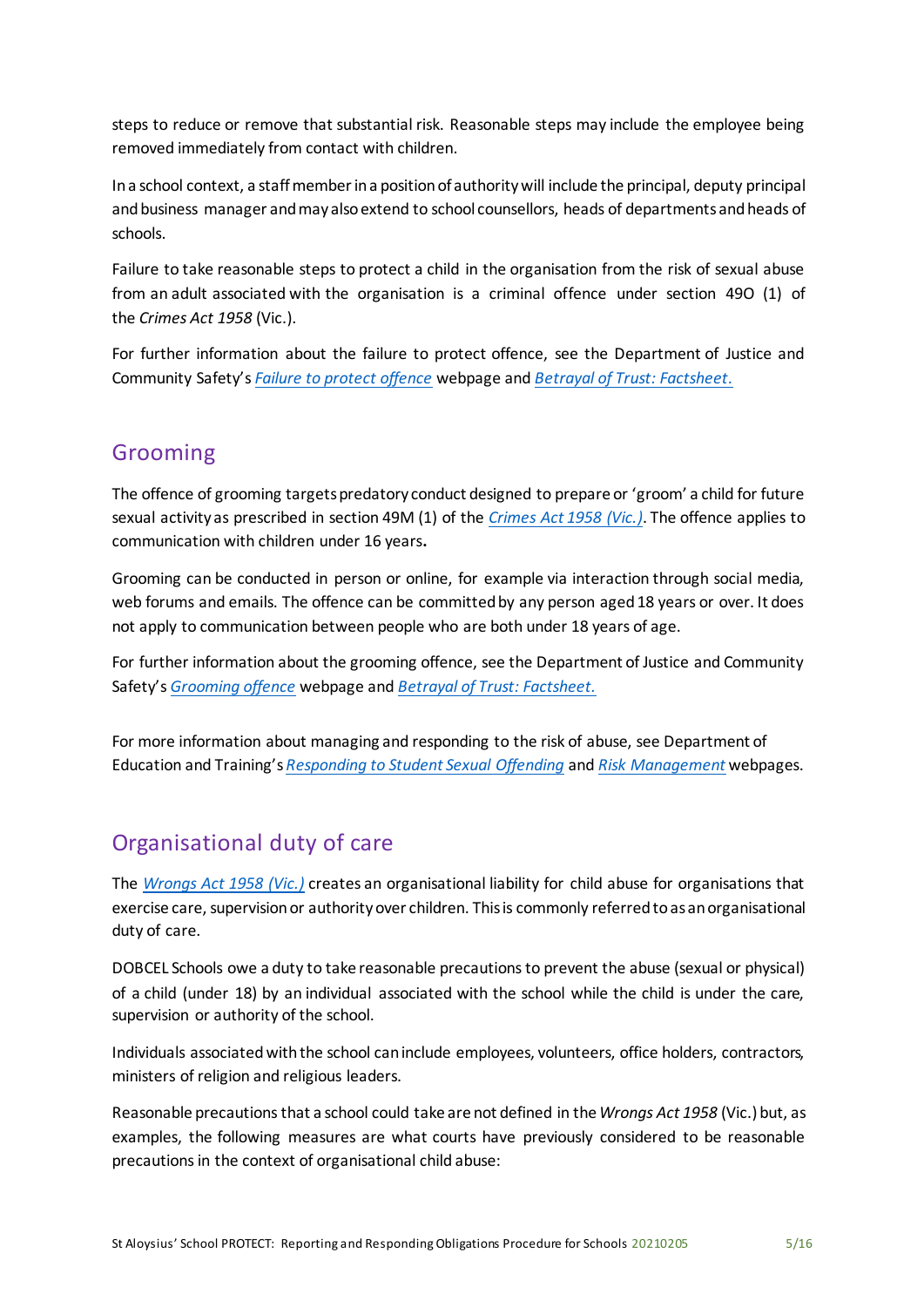- conducting employment screening and reference checking
- providing supervision and training
- implementing systems to provide early warning of possible offences
- performing random and unannounced inspections to deter misconduct
- encouraging children and adults to notify authorities or parents/carers about any signs of aberrant or unusual behaviour.

#### Duty of Care

St Aloysius' School staff have a duty to take reasonable steps to protect from harm that is reasonably foreseeable children and young people under their care and supervision. This duty applies toall school staff. The question of what constitutes reasonable steps will depend on the circumstances of each case.

A staffmembermay breachtheir duty of care towardsa child or young person ifthey fail to actin the way a reasonable or diligent professional would have acted in the same situation.

For more information on the scope of staff duty of care obligations and examples of reasonable steps to be taken in relation to suspected child abuse, refer to the protocol *[PROTECT: Identifying and](http://www.education.vic.gov.au/Documents/about/programs/health/protect/ChildSafeStandard5_SchoolsGuide.pdf) [Responding to All Forms of Abuse in Victorian Schools](http://www.education.vic.gov.au/Documents/about/programs/health/protect/ChildSafeStandard5_SchoolsGuide.pdf)*.

### Responding to and Reporting Child Protection Concerns

The joint protocol, *[PROTECT: Identifying and Responding to All Forms of Abuse in Victorian Schools](https://www.education.vic.gov.au/Documents/about/programs/health/protect/ChildSafeStandard5_SchoolsGuide.pdf)* identifies the approach to responding to and reporting child protection concerns in DOBCEL Schools through the *[Four Critical Actions for Schools: Responding to Incidents, Disclosures and Suspicions of](http://www.education.vic.gov.au/Documents/about/programs/health/protect/FourCriticalActions_ChildAbuse.pdf) [Child Abuse](http://www.education.vic.gov.au/Documents/about/programs/health/protect/FourCriticalActions_ChildAbuse.pdf)*.

A St Aloysius' School staff member must act, and follow the *Four Critical Actions for Schools: Responding to IncidentsDisclosures and Suspicions of Child Abuse*, assoon asthey become aware of a child protection incident, that is, when **a child is experiencing, or is at risk of experiencing, abuse**.

The joint protocol, *[PROTECT: Identifying and Responding to Student Sexual Offending](https://www.education.vic.gov.au/Documents/about/programs/health/protect/SSO_Policy.pdf)* identifies the approach to responding to and reporting child protection concerns in DOBCEL Schools through the Four Critical Actions for Schools: Responding to Student Sexual Offending.

Victorian Law holds that students under 10 years of age cannot commit a sexual offence. Guidance on responding to problem sexual behaviour in students under 10 and other forms of student sexualised behaviour which does not constitute student sexual offending can be found in Appendix 1 of *PROTECT*: *[Identifying and Responding to Student Sexual](https://www.education.vic.gov.au/Documents/about/programs/health/protect/SSO_Policy.pdf) Offending.*

A St Aloysius' School staff member must act and follow the Four Critical Actions for Schools: Responding to Student Sexual Offending, as soon as they witness an incident, receive a disclosure or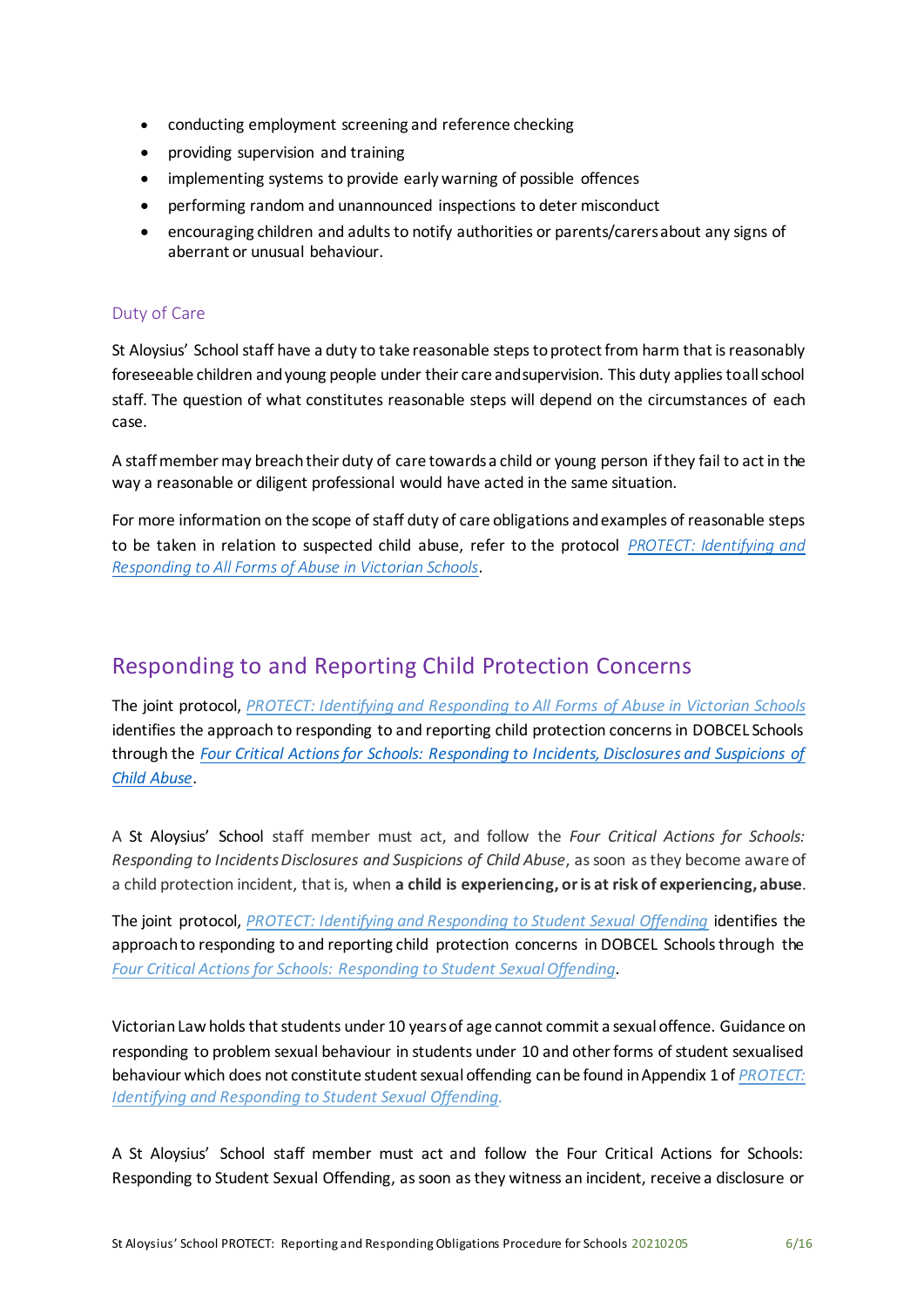form a suspicion that a student is a victim of a student sexual offending and/or a student has engaged in sexual offending.

Where a St Aloysius' School St Aloysius' School staff member believes that a child is subject to any other form of child abuse (sexual abuse by an adult), they must follow the procedures outlined in *[PROTECT: Identifying](https://www.education.vic.gov.au/Documents/about/programs/health/protect/ChildSafeStandard5_SchoolsGuide.pdf) [and Responding to All Forms of Abuse in Victorian](https://www.education.vic.gov.au/Documents/about/programs/health/protect/ChildSafeStandard5_SchoolsGuide.pdf) Schools.*

# Identifying and Responding to all forms of abuse at St Aloysius' **School**

### Becoming aware of a child protection incident

There are four main ways in which a St Aloysius' School staff member may become aware that a child is experiencing, or is at risk of experiencing, abuse:

#### **Witnessing an incident**

If a St Aloysius' School staff member witnesses an incident where they believe a child has been subjected to, or may be at risk of, abuse, including exposure to family violence, they must first take immediate action to protect the safety of the child or children involved and then refer to *[Four Critical Actions for Schools: Responding to Incidents, Disclosures and](http://www.education.vic.gov.au/Documents/about/programs/health/protect/FourCriticalActions_ChildAbuse.pdf) [Suspicions of Child Abuse](http://www.education.vic.gov.au/Documents/about/programs/health/protect/FourCriticalActions_ChildAbuse.pdf)*.

#### **Forming a suspicion or reasonable belief**

All suspicions that a child has been, is being, or is at risk of being, abused must be taken seriously, including suspicions that the abuse is taking or may take place outside school grounds or areas. If a suspicion develops into a reasonable belief, the St Aloysius' School staff member must act and refer to *[Four Critical Actions for Schools: Responding to Incidents,](http://www.education.vic.gov.au/Documents/about/programs/health/protect/FourCriticalActions_ChildAbuse.pdf) [Disclosures and Suspicions of Child Abuse](http://www.education.vic.gov.au/Documents/about/programs/health/protect/FourCriticalActions_ChildAbuse.pdf)*.

#### **Receiving a disclosure about or from a current student**

All disclosures must be treated seriously. Relevant information is available at *[Four Critical](http://www.education.vic.gov.au/Documents/about/programs/health/protect/FourCriticalActions_ChildAbuse.pdf) [Actions for Schools: Responding to Incidents, Disclosures and Suspicions of Child Abuse](http://www.education.vic.gov.au/Documents/about/programs/health/protect/FourCriticalActions_ChildAbuse.pdf)*.

#### **Receiving a disclosure about or from a former student**

If a school staff member receives a disclosure from a former student about historical abuse, they must act. If the former student is currently of school age and attending a Victorian school, the school staff member must immediately refer to *[Four Critical Actions for Schools:](http://www.education.vic.gov.au/Documents/about/programs/health/protect/FourCriticalActions_ChildAbuse.pdf) Responding to Incidents, [Disclosuresand](http://www.education.vic.gov.au/Documents/about/programs/health/protect/FourCriticalActions_ChildAbuse.pdf) Suspicions ofChild Abuse*. Ifthe former student is no longer of school age or attending a Victorian school, the disclosure must still be reported to *[DHHS Child](http://www.education.vic.gov.au/about/contact/Pages/reportingabuse.aspx?Redirect=1) Protection.*

### Notes and records

St Aloysius' School staff members are to keep clear and comprehensive notes relating to incidents, disclosures and allegations of child abuse using *[Protect: Responding to Suspected Child](http://www.education.vic.gov.au/Documents/about/programs/health/protect/PROTECT_Responding_TemplateSchools.pdf) [Abuse: A](http://www.education.vic.gov.au/Documents/about/programs/health/protect/PROTECT_Responding_TemplateSchools.pdf)  [Template for all Victorian Schools](http://www.education.vic.gov.au/Documents/about/programs/health/protect/PROTECT_Responding_TemplateSchools.pdf)*.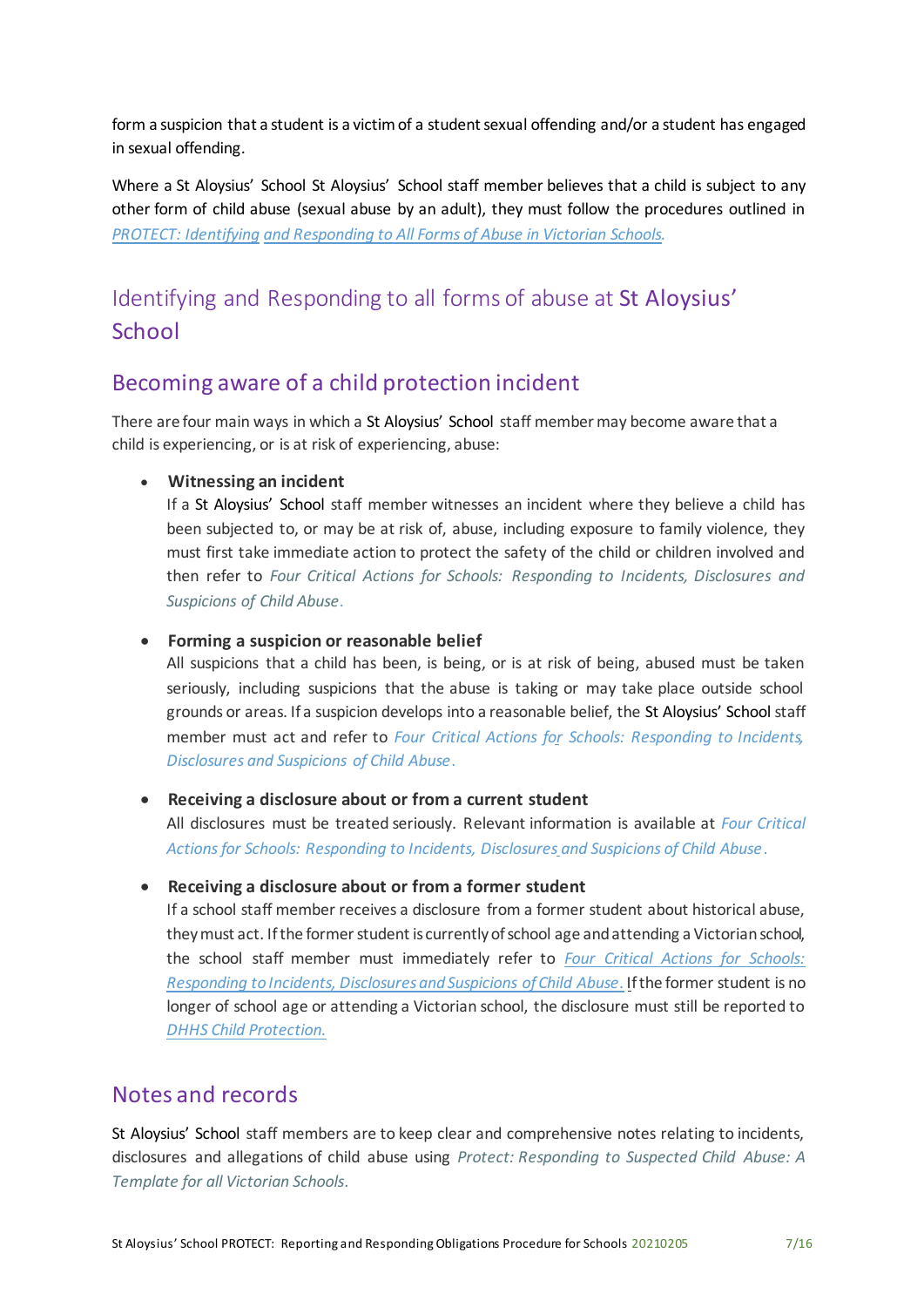Even if a school staff member decides not to make a report, they must still accurately document their notes relating to the incident, disclosure or allegation of child abuse using *[Protect: Responding](http://www.education.vic.gov.au/Documents/about/programs/health/protect/PROTECT_Responding_TemplateSchools.pdf) [to](http://www.education.vic.gov.au/Documents/about/programs/health/protect/PROTECT_Responding_TemplateSchools.pdf)  [Suspected Child Abuse: A Template for all Victorian Schools.](http://www.education.vic.gov.au/Documents/about/programs/health/protect/PROTECT_Responding_TemplateSchools.pdf)*

Notes and records must be kept securely on school grounds and must not be destroyed as they may be needed at a later time.

### **Disclosures**

St Aloysius' School staff members must reassure and support a child or young person who makes a disclosure of abuse. However, school staff members should never promise to keep any disclosures confidential as all disclosures of abuse must be reported.

The role of school staff remains the same if disclosures are made from a parent/carer or a sibling, or if disclosures involve family violence.

Strategies on how to manage a disclosure, can be found in *[Protect: Identifying and Responding to All](http://www.education.vic.gov.au/Documents/about/programs/health/protect/ChildSafeStandard5_SchoolsGuide.pdf) [Forms of Abuse in Victorian Schools](http://www.education.vic.gov.au/Documents/about/programs/health/protect/ChildSafeStandard5_SchoolsGuide.pdf)*.

# Four Critical Actions for Schools: Responding to Incidents, Disclosures and Suspicions o[f Child Abuse](http://www.education.vic.gov.au/Documents/about/programs/health/protect/FourCriticalActions_ChildAbuse.pdf)

- 1. Responding to an Emergency
- 2. Reporting to Authorities
- 3. Contacting Parents/Carers
- 4. Providing Ongoing Support.

## Critical Action 1: Responding to an Emergency

This first step is only applicable if a child has **just been abused** or is **at risk of immediate harm**. If this is not the case, **Critical Action 2: Reporting to Authorities is to be followed**

If the child has **just been abused** or is **at risk of immediate harm**, reasonable steps must be taken to protect the child, including:

- separating the alleged victim and others involved, ensuring that if the parties involved are all present at the school, they are supervised separately by a school staff member
- arranging and providing urgent medical assistance where necessary, including administering first aid or calling 000 for an ambulance
- calling 000 for urgent police assistance if the person who is alleged to have engaged in the abuse poses an immediate risk to the health and safety of any person.

If the child protection incident has occurred at the school, school staff should also ensure that reasonable steps are taken to preserve the environment, the clothing and other items and to prevent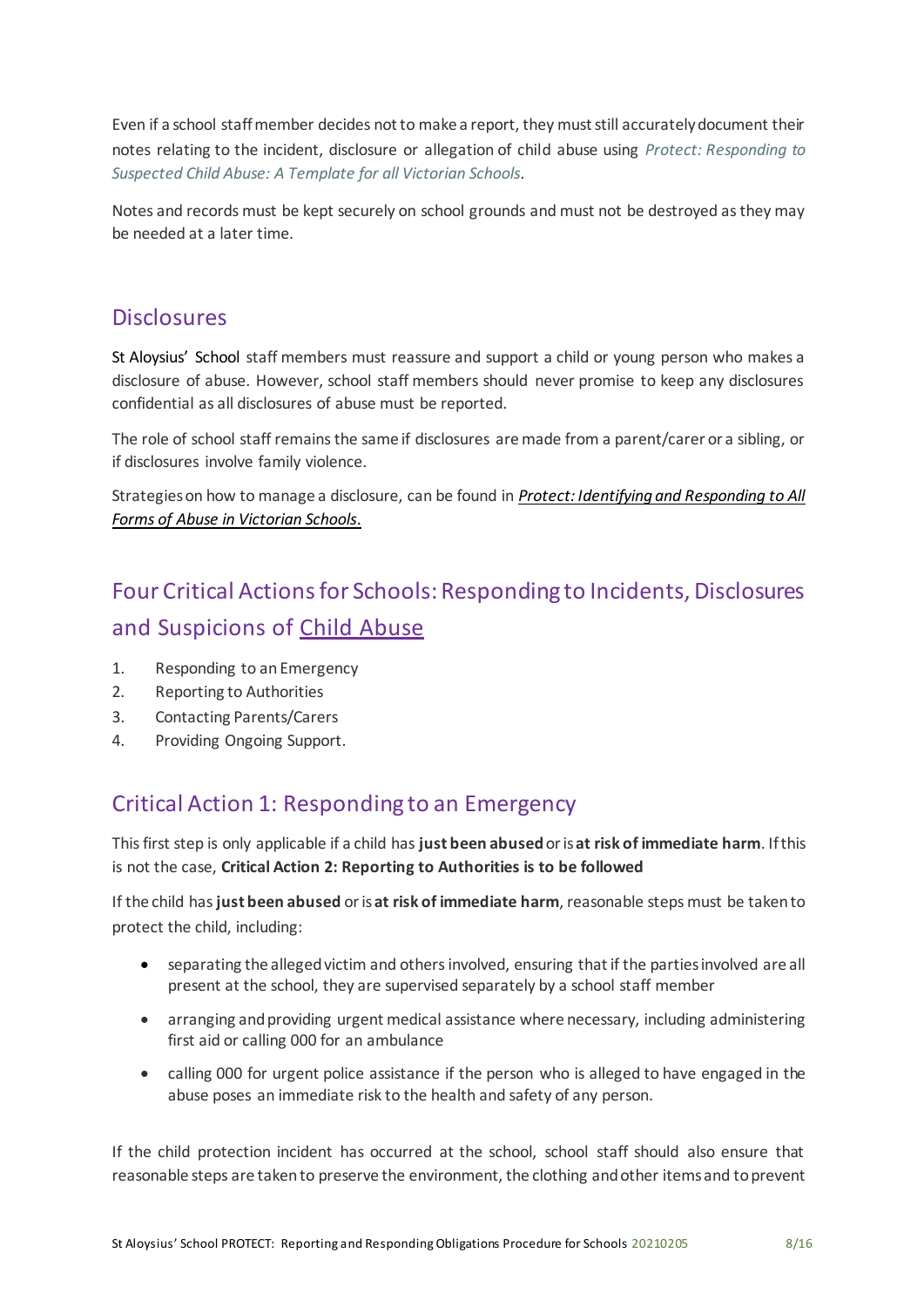any potential witnesses (including school staff members, volunteers and contractors) from discussing the incident until Victoria Police or relevant authorities arrive on the premises.

## Critical Action 2: Reporting to Authorities

### **All forms and instances of suspected or alleged child abuse must be reported to the appropriate authority.**

Once immediate health and safety concerns have been addressed, the school staff member must take steps to report the incident, suspicion or disclosure of child abuse as soon as practicable. Failure to report physical and sexual child abuse may amount to a criminal offence (refer t[o Failure todisclose\)](https://www.cem.edu.au/About-Us/Policies/Child-Protection-Reporting-Obligations.aspx#_Failure_to_disclose)

There are different reporting procedures depending on:

- whether the source of the suspected or alleged abuse comes from within the school or within the family or community of the child
- the type of abuse.

In all cases, school staff members must report internally to the principal or, if the principal is involved in the allegation, the leadership team.

#### Additionally:

- where the source of the abuse comesfrom within the school, that is, the suspected or alleged abuse involves a school staff member, volunteer, allied health professional, officer/office holder, contractor or visitor at the school, it must be reported to Victoria Police
- where the suspicion, belief or disclosure relates to sexual abuse or grooming, it must be reported to Victoria Police
- where the source of the abuse comes from within the family or community and is not sexual abuse or grooming, it must be reported to DHHS Child Protection.

The PROTECT protocol has deliberately set a low threshold for the formation of a 'reasonable belief'. For more information, refer to the [Reasonable belief](https://www.cem.edu.au/About-Us/Policies/Child-Protection-Reporting-Obligations.aspx#_Reasonable_belief) section of this procedure.

*[Four Critical Actions for Schools: Responding to Incidents, Disclosures and Suspicions of Child](http://www.education.vic.gov.au/Documents/about/programs/health/protect/FourCriticalActions_ChildAbuse.pdf) [Abuse](http://www.education.vic.gov.au/Documents/about/programs/health/protect/FourCriticalActions_ChildAbuse.pdf)*  requires all St Aloysius' School staff to report all incidents, suspicions and disclosures of abuse as soon as possible to the relevant authorities.

### How to make a mandatory report

The table below describes the information to include when making a **mandatory report** about child abuse or child protection concerns. If a child is at immediate risk of harm, Victoria Police must be contacted immediately.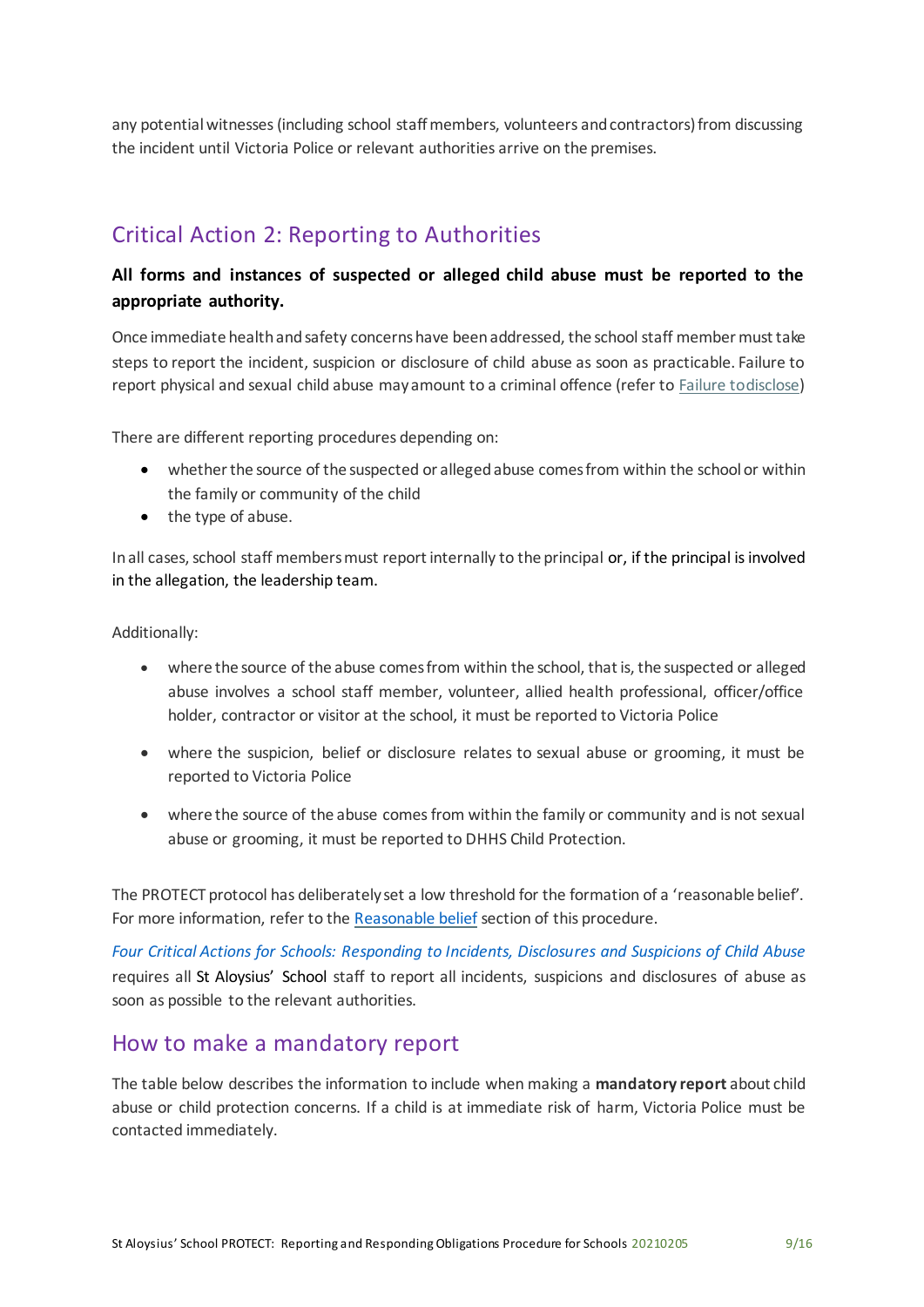| <b>Making a Mandatory Report</b>                          |                                                                                                                                                                                                                                                                                                                                                                                                                                                                                                                                                                                                                                                                                                                                                                                                                                                                                                                                                      |  |  |  |
|-----------------------------------------------------------|------------------------------------------------------------------------------------------------------------------------------------------------------------------------------------------------------------------------------------------------------------------------------------------------------------------------------------------------------------------------------------------------------------------------------------------------------------------------------------------------------------------------------------------------------------------------------------------------------------------------------------------------------------------------------------------------------------------------------------------------------------------------------------------------------------------------------------------------------------------------------------------------------------------------------------------------------|--|--|--|
| Action                                                    | <b>Description</b>                                                                                                                                                                                                                                                                                                                                                                                                                                                                                                                                                                                                                                                                                                                                                                                                                                                                                                                                   |  |  |  |
| 1. Notes                                                  | Comprehensive notes must be kept, dated, and include the following<br>information:<br>a description of the concerns (e.g. physical injuries, student behaviour)<br>the source of those concerns (e.g. observation, report from child or<br>$\bullet$<br>another person)<br>the actions taken as a result of the concerns (e.g. consultation with the<br>$\bullet$<br>principal, report to DHHS Child Protection, etc.).<br>Schools are to use the template provided in Protect: Responding to Suspected<br>Child Abuse: A Template for all Victorian Schools to record their notes.                                                                                                                                                                                                                                                                                                                                                                  |  |  |  |
| 2. Discussion of<br><b>Concerns</b>                       | Due to the complexity of child abuse incidents, disclosures, and suspicions, it is<br>recommended that concerns and observations regarding suspected physical or<br>sexual abuse of a child are discussed with the Principal, DOBCEL Education<br>Consultant or the Manager Safeguarding and Standards.<br>This is not a legal requirement; however, it will help to ensure support is<br>provided to all involved in matters of this nature. The confidentiality of these<br>discussions must be maintained.<br>The reporter should make their own assessment about whether they are<br>required to make a report about the child or young person and to whom the<br>report should be made.<br>It is important to remember that the duty to report abuse or suspicions of<br>abuse exists even if the Principal, DOBCEL Education Consultant or Manager<br>Safeguarding and Standards advises against proceeding with reporting<br>suspected abuse. |  |  |  |
| 3. Information -<br>gathering and<br><b>Documentation</b> | Gather the relevant information necessary to make the report. This should<br>include the following:<br>full name, date of birth and residential address of the child or young<br>$\bullet$<br>person<br>details of the concerns and the reasons for those concerns<br>$\bullet$<br>the reporter's involvement with the child or young person<br>٠<br>details of any other agencies which may be involved with the child or<br>$\bullet$<br>young person.<br>This information should be collected and documented using Protect:<br>Responding to Suspected Child Abuse: A Template for all Victorian Schools. The                                                                                                                                                                                                                                                                                                                                     |  |  |  |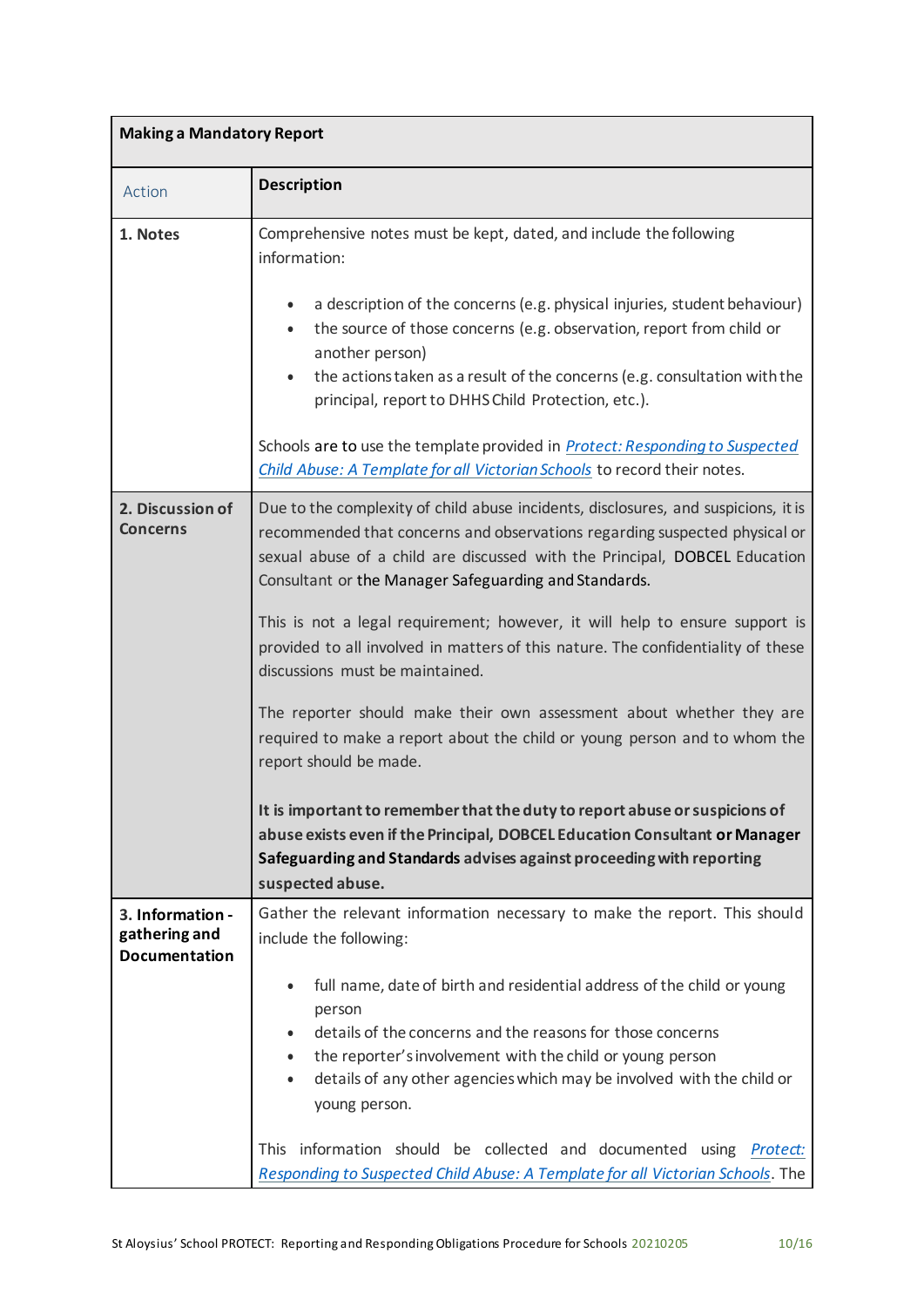|                                                          | template is to be used to record as much information as possible to provide           |  |  |  |  |
|----------------------------------------------------------|---------------------------------------------------------------------------------------|--|--|--|--|
|                                                          | when a report is made to either Victoria Police or DHHS Child Protection.             |  |  |  |  |
|                                                          |                                                                                       |  |  |  |  |
|                                                          | It is critical that completing the template does not impact on reporting times        |  |  |  |  |
|                                                          | - if a child is in immediate danger, school staff need to report the matter to        |  |  |  |  |
|                                                          |                                                                                       |  |  |  |  |
|                                                          | Victoria Police immediately.                                                          |  |  |  |  |
|                                                          |                                                                                       |  |  |  |  |
|                                                          |                                                                                       |  |  |  |  |
|                                                          |                                                                                       |  |  |  |  |
|                                                          |                                                                                       |  |  |  |  |
|                                                          |                                                                                       |  |  |  |  |
|                                                          |                                                                                       |  |  |  |  |
| 4. Reporting                                             | Concerns about a life-threatening situation, must be addressed by phone 000           |  |  |  |  |
|                                                          | or the local police station.                                                          |  |  |  |  |
|                                                          | Where the source of the abuse comes from within the school, that is, the              |  |  |  |  |
|                                                          |                                                                                       |  |  |  |  |
|                                                          | suspected or alleged abuse involves a school staff member, volunteer, allied          |  |  |  |  |
|                                                          | health practitioner, officer/office holder, contractor or visitor at the school:      |  |  |  |  |
|                                                          |                                                                                       |  |  |  |  |
|                                                          | Victoria Police must be contacted. They will contact DHHS Child                       |  |  |  |  |
|                                                          | Protection when appropriate                                                           |  |  |  |  |
|                                                          | An internal report must be made to                                                    |  |  |  |  |
|                                                          | the principal<br>$\circ$                                                              |  |  |  |  |
|                                                          | DOBCEL Assistant Director People and Development if the<br>$\circ$                    |  |  |  |  |
|                                                          | principal is involved in the allegation                                               |  |  |  |  |
|                                                          | DOBCEL Executive Director.<br>$\circ$                                                 |  |  |  |  |
|                                                          |                                                                                       |  |  |  |  |
|                                                          | Where the source of the suspected or alleged abuse comes from within the              |  |  |  |  |
|                                                          | child's family or community, it is obligatory that:                                   |  |  |  |  |
|                                                          |                                                                                       |  |  |  |  |
| sexual abuse and grooming is reported to Victoria Police |                                                                                       |  |  |  |  |
|                                                          | the matter is reported to DHHS Child Protection if it is considered that<br>$\bullet$ |  |  |  |  |
|                                                          | the child is in need of protection due to child abuse, or that they have              |  |  |  |  |
|                                                          | been, are being or are at risk of being harmed due to any form of abuse,              |  |  |  |  |
|                                                          | including family violence. If the matter occurs after hours, Child                    |  |  |  |  |
|                                                          | Protection Emergency Service can be contacted on 13 12 78                             |  |  |  |  |
|                                                          |                                                                                       |  |  |  |  |
|                                                          | an internal report is made to<br>$\bullet$                                            |  |  |  |  |
|                                                          | the principal<br>$\circ$                                                              |  |  |  |  |
|                                                          | Manager Safeguarding and Standards DOBCEL if the principal is<br>$\circ$              |  |  |  |  |
|                                                          | unavailable                                                                           |  |  |  |  |
|                                                          | <b>DOBCEL Executive Director.</b><br>0                                                |  |  |  |  |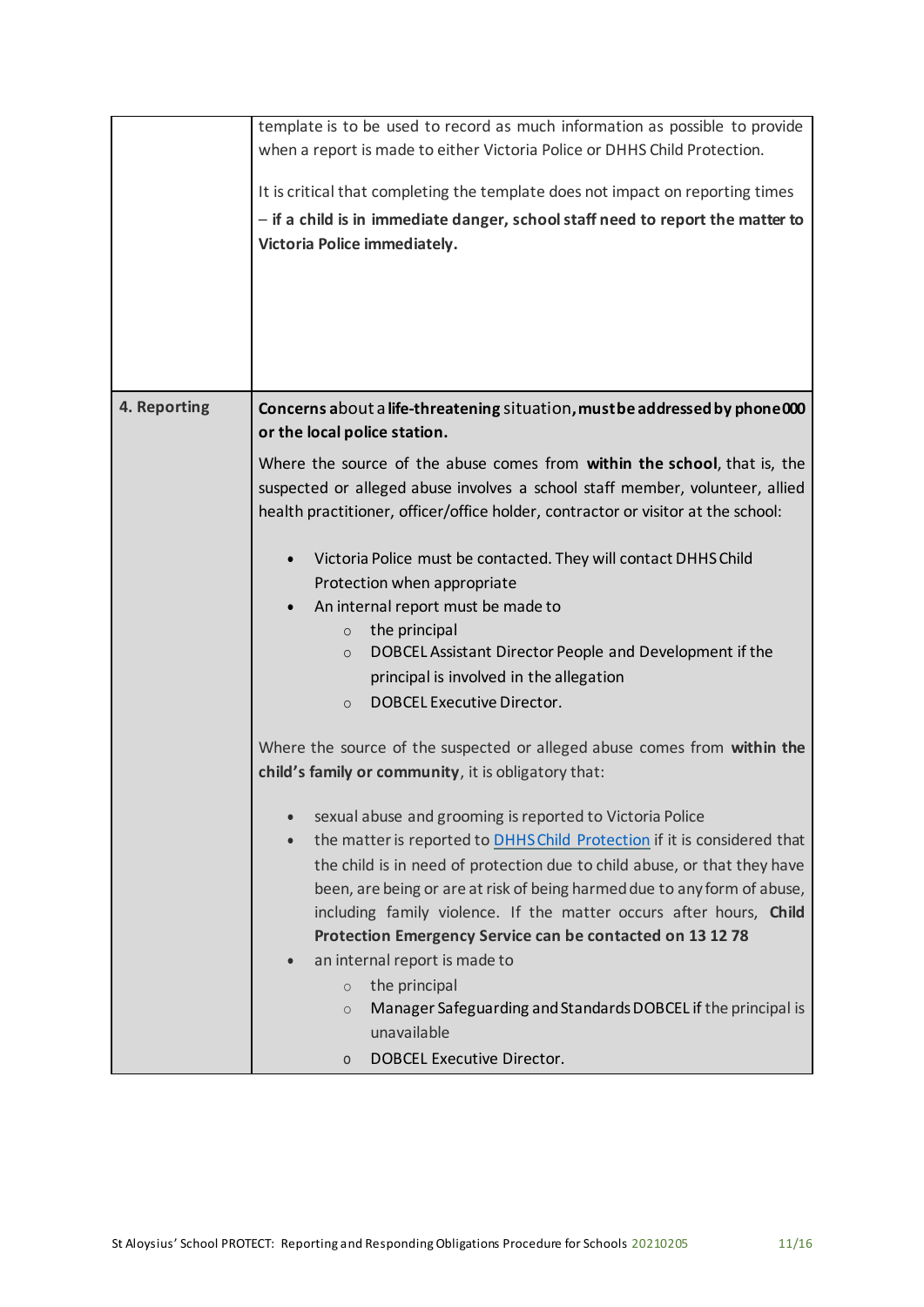| 5. Records | A written record of the report must be kept and must include the following<br>information:                                                                                                                                                                                                                                                                                                                      |
|------------|-----------------------------------------------------------------------------------------------------------------------------------------------------------------------------------------------------------------------------------------------------------------------------------------------------------------------------------------------------------------------------------------------------------------|
|            | the date and time of the report and a summary of what was reported<br>the name and position of the person who made the report and the<br>person who received the report.                                                                                                                                                                                                                                        |
|            | The information initially recorded in <i>Protect: Responding to Suspected Child</i><br>Abuse: A Template for all Victorian Schools and any additional information<br>provided to either Victoria Police or DHHS Child Protection are to be stored<br>securely and maintained indefinitely by the school to ensure that records are<br>accessible upon request by external authorities investigating the matter. |

### Reporting what is non-mandatory

All staff members, volunteers, contractors, other service providers who are not mandatory reporters have professional and moral (and sometimes legal) obligations to report a child protection incident, disclosure or suspicion.

It is DOBCEL policy that any adult who becomes aware of a child safety incident, disclosure or suspicion is required to report this to the Principal or Child Safety Officer of St Aloysius' School.

Where the Principal is the subject of a child safety incident, disclosure or suspicion, it is required that this be reported to the DOBCEL Assistant Director: People and Development.

## Critical Action 3: Contacting parents/carers

Where it is suspected that a child at St Aloysius' School has been or is at risk of being abused, it is critical that parents/carers of the child are notified as soon as practicable after a report is made to the authorities.

The school must always seek advice from Victoria Police or DHHS Child Protection to ensure that it is appropriate to contact the parents/carers.

In circumstances of family violence, schools should:

- take care not to inadvertently alert the alleged perpetrator by notifying parents/carers as it could increase risk of harm to the child, other family members or school staff
- seek advice from DHHS Child Protection or Child FIRST/The Orange Door before alerting parents/carers about safe strategies for communicating with a parent/carer who is experiencing family violence and on recommending family violence support services.

Advice from Victoria Police or DHHS Child Protectionwill depend on a number of factors, including whether: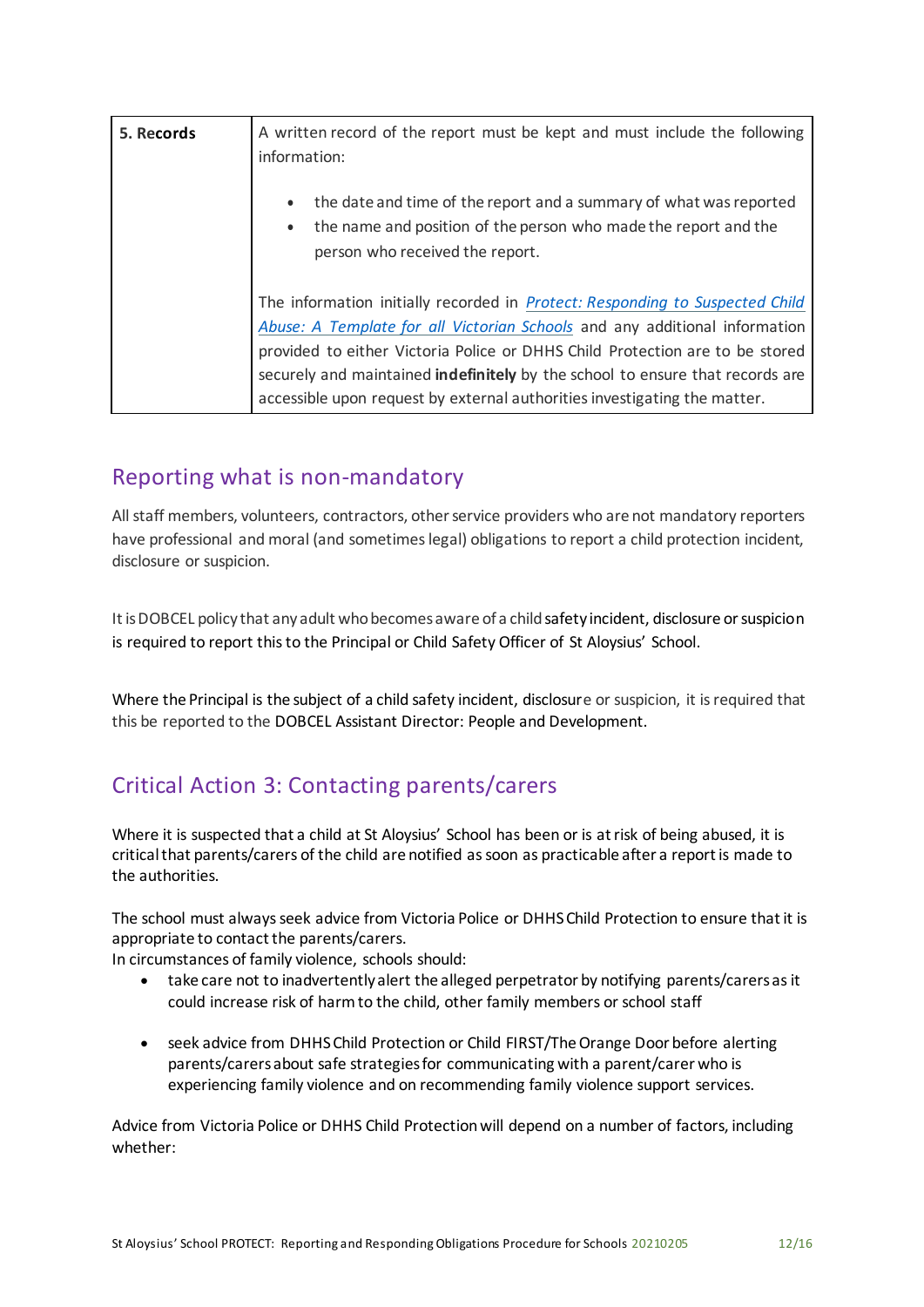- the parents/carers of the child are alleged to have engaged in the abuse (including in circumstances of suspected family violence)
- a disclosure to the parents/carers may result in further abuse to the child
- the child is a mature minor (at least 17 years of age and assessed to be sufficiently mature and intelligent to make decisions for themselves) and has requested that their parents/carers not be notified – the school should insist that another responsible adult is notified in lieu of the parents/carers
- the notification of parents/carers would adversely affect an investigation of the matter by external authorities.

Where the suspicion of abuse or risk of abuse has not yet warranted a reasonable belief, parents/carers should also be notified promptly after the school has carefully considered the factors listed above.

In some circumstances, a child may have returned to the care of their parent/carer before advice has been received from Victoria Police or DHHS Child Protection. In these circumstances, a school should not share any information with the parent/carer which may place the child or any other person at risk, or where the child is a mature minor.

For detailed guidance on how to have this conversation with a parent or carer, refer to [Protect:](http://www.education.vic.gov.au/Documents/about/programs/health/protect/ChildSafeStandard5_SchoolsGuide.pdf)  Identifying and [Responding to All Forms of Abuse in Victorian Schools.](http://www.education.vic.gov.au/Documents/about/programs/health/protect/ChildSafeStandard5_SchoolsGuide.pdf)

## Critical Action 4: Providing ongoing support

School staff members who witness a child protection incident, receive a disclosure or develop a suspicion of child abuse (including exposure to family violence) have a critical role to play in supporting students impacted by the child protection matter to ensure that they feel supported and safe at the school. Schools also play a critical role in building students' resilience and protective factors, which can reduce the long-term impacts of child abuse by providing them with the opportunity to be supported and heard by a school staff member they trust.

Support provided to students at the school includes:

- regularly communicating with the student and their parents/carers where appropriate
- convening a Student Support Group of school wellbeing staff and teachers to plan, support and monitor affected students
- developing Student Support Plans for students impacted by the incident to ensure appropriate levels of care and support are provided depending on their involvement.

Where external authorities are investigating a report of abuse or risk of abuse, it is the role of the principal to ensure that students are supported throughout interviews at the school. For more information on this topic, refer to DOBCEL School Guidelines for Police and DHHS Interviews.

The school has a duty to provide support to school staff members who have witnessed an incident or disclosure, or who have made a report to external authorities about a reasonable belief of child abuse. It is important that schools remember that school staff members may have also experienced child abuse (including family violence) or be experiencing family violence and abuse in their own lives. School staff members requiring wellbeing support can contact the school's Employee Assistance Program (EAP) provider.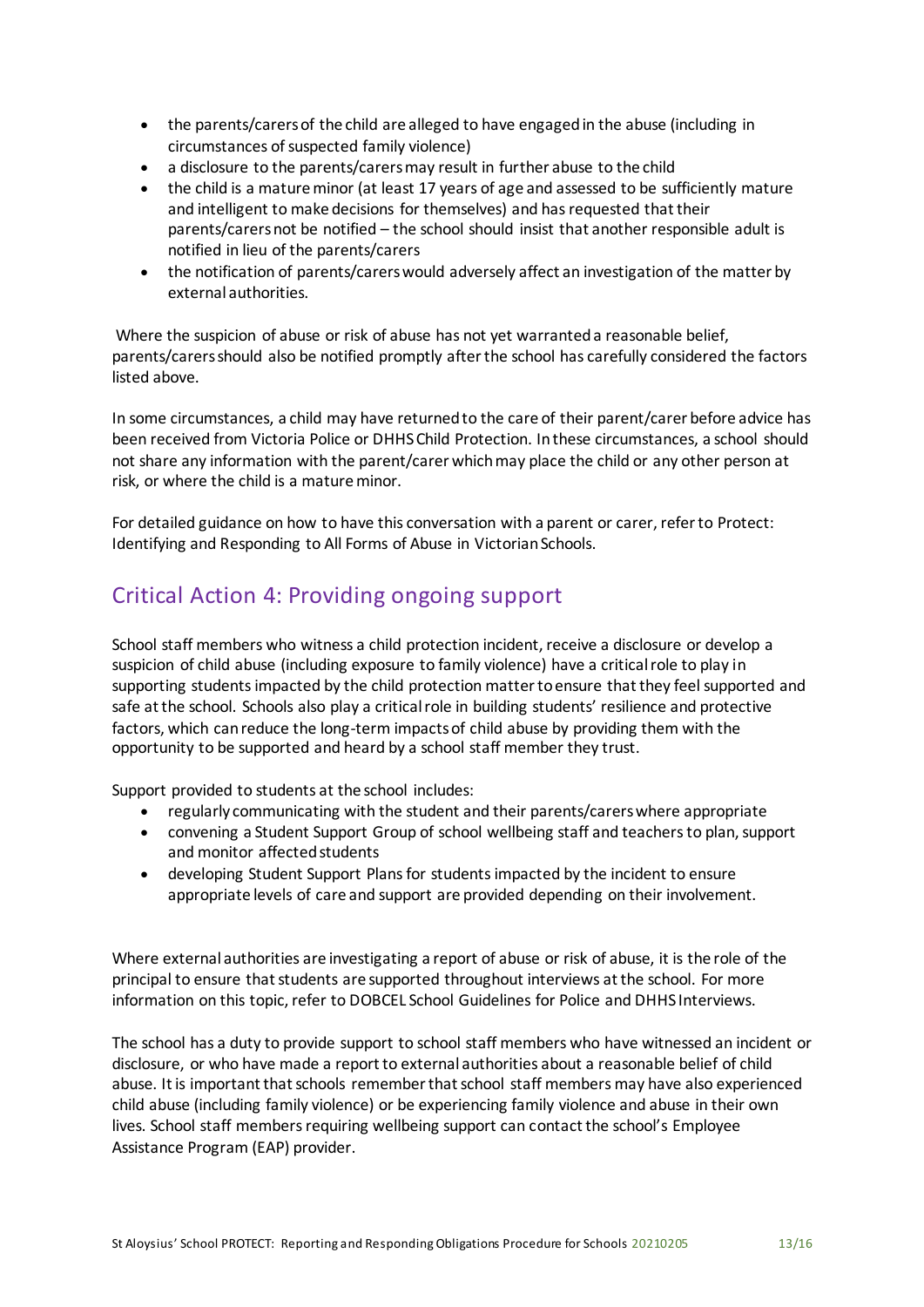Information to support Victorian Catholic schools in understanding their obligation to employees and to provide suggestions of how to assist employees experiencing family and domestic violence may be found in the Catholic Education Commission of Victoria Limited's [Family and Domestic](http://www.cecv.catholic.edu.au/Media-Files/IR/Policies-Guidelines/Family-Domestic-Violence/Guide-to-family-and-domestic-violence-(1).aspx)  [Violence: A guide to supporting staff.](http://www.cecv.catholic.edu.au/Media-Files/IR/Policies-Guidelines/Family-Domestic-Violence/Guide-to-family-and-domestic-violence-(1).aspx)

The school should conduct a review of the reporting process four–six weeks after a report has been made to identify if any follow-up support actions are needed. Refer to [Protect: Responding to](http://www.education.vic.gov.au/Documents/about/programs/health/protect/PROTECT_Responding_TemplateSchools.pdf)  [Suspected Child Abuse: A Template for all Victorian Schools](http://www.education.vic.gov.au/Documents/about/programs/health/protect/PROTECT_Responding_TemplateSchools.pdf) for more information.

# Appendix 1: Reporting under the *Crimes Act 1958 (Vic)*

In accordance with the *Crimes Act 1958* (Vic.), this table sets out when to report a concern that a child or young person has been sexually abused or needs protection from sexual abuse.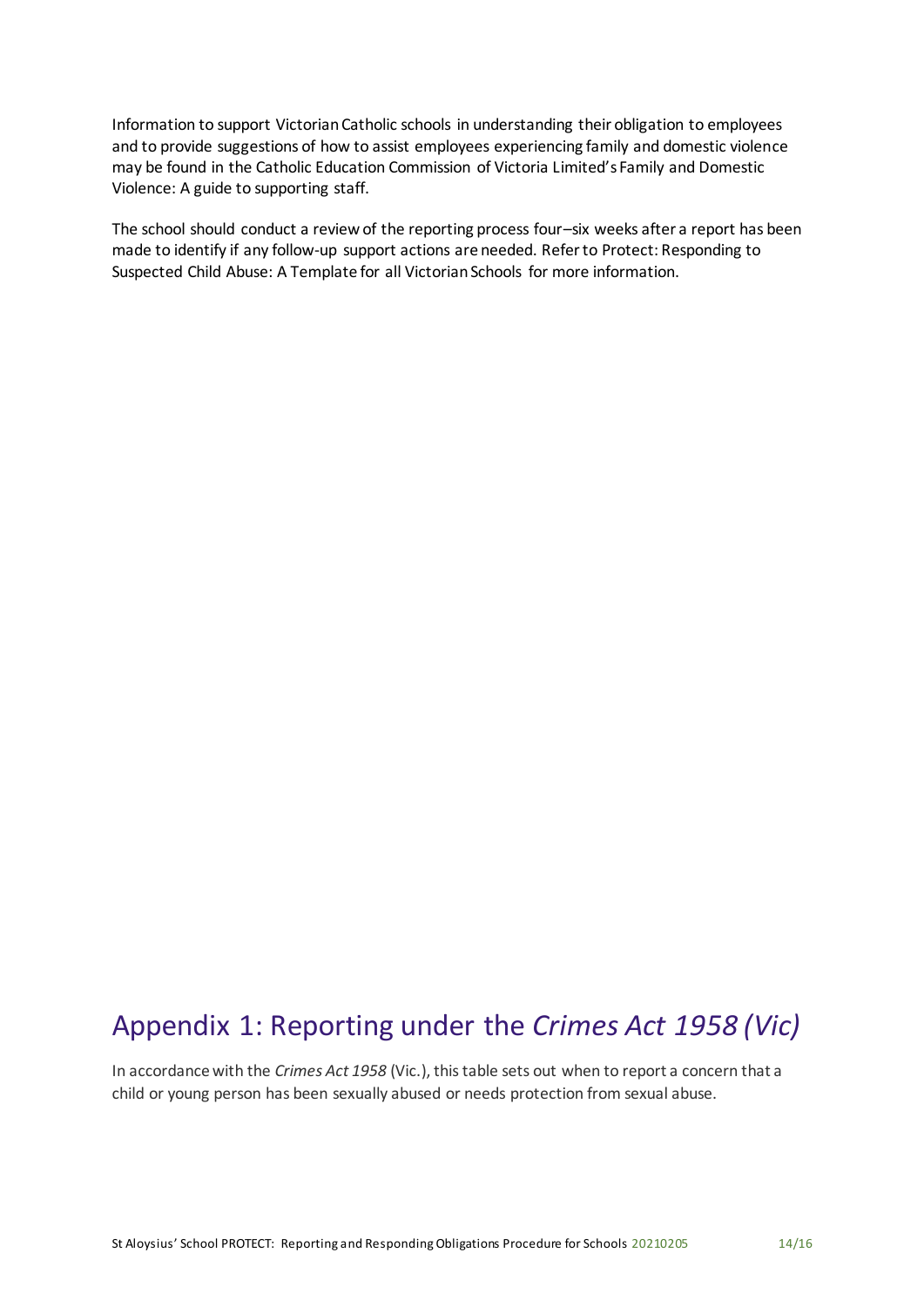| <b>Type of Reporting</b>                                                                                                                                                                                                                                                                                                                                                                                                                                                                                  | <b>By Whom</b>                   | <b>To Whom</b>     |
|-----------------------------------------------------------------------------------------------------------------------------------------------------------------------------------------------------------------------------------------------------------------------------------------------------------------------------------------------------------------------------------------------------------------------------------------------------------------------------------------------------------|----------------------------------|--------------------|
| Reasonable belief that a sexual offence has been committed by an adult<br>against a child under 16.<br>Any adult who forms a reasonable belief that a sexual offence has been<br>committed in Victoria by an adult against a child under 16 must report<br>that information to Victoria Police.                                                                                                                                                                                                           |                                  |                    |
| Failure to report in the following circumstances will not constitute an<br>offence                                                                                                                                                                                                                                                                                                                                                                                                                        |                                  |                    |
| The victim is 16 years of age or older and does not want the<br>information reported to Victoria Police. However, this exception does<br>not apply where the victim is aged under 16 years, or is aged over 16<br>years and has an intellectual disability and does not have the capacity<br>to make an informed decision about whether or not to report.<br>Mandatory reporting obligations under the Children, Youth and Families<br>Act 2005 (Vic.) may override the exceptions to making a disclosure | Any person<br>aged 18 or<br>over | Victoria<br>Police |
| under the Crimes Act 1958 (Vic.).                                                                                                                                                                                                                                                                                                                                                                                                                                                                         |                                  |                    |
| The National Catholic Education Commission (NCEC) Privacy Compliance<br>Manual(updated by the Catholic Education Commission of Victoria Ltd<br>(CECV), April 2018) also provides details relating to the role of school<br>counsellors and their obligations to students, the schools at which the<br>students are enrolled and the parent / carers of those students (Section<br>$25$ ).                                                                                                                 |                                  |                    |
| Where it is necessary for school counsellors directly to pass on<br>information which relates to the well being of a student at a school, this<br>information must be conveyed to a person (i.e. school principal) who has                                                                                                                                                                                                                                                                                |                                  |                    |